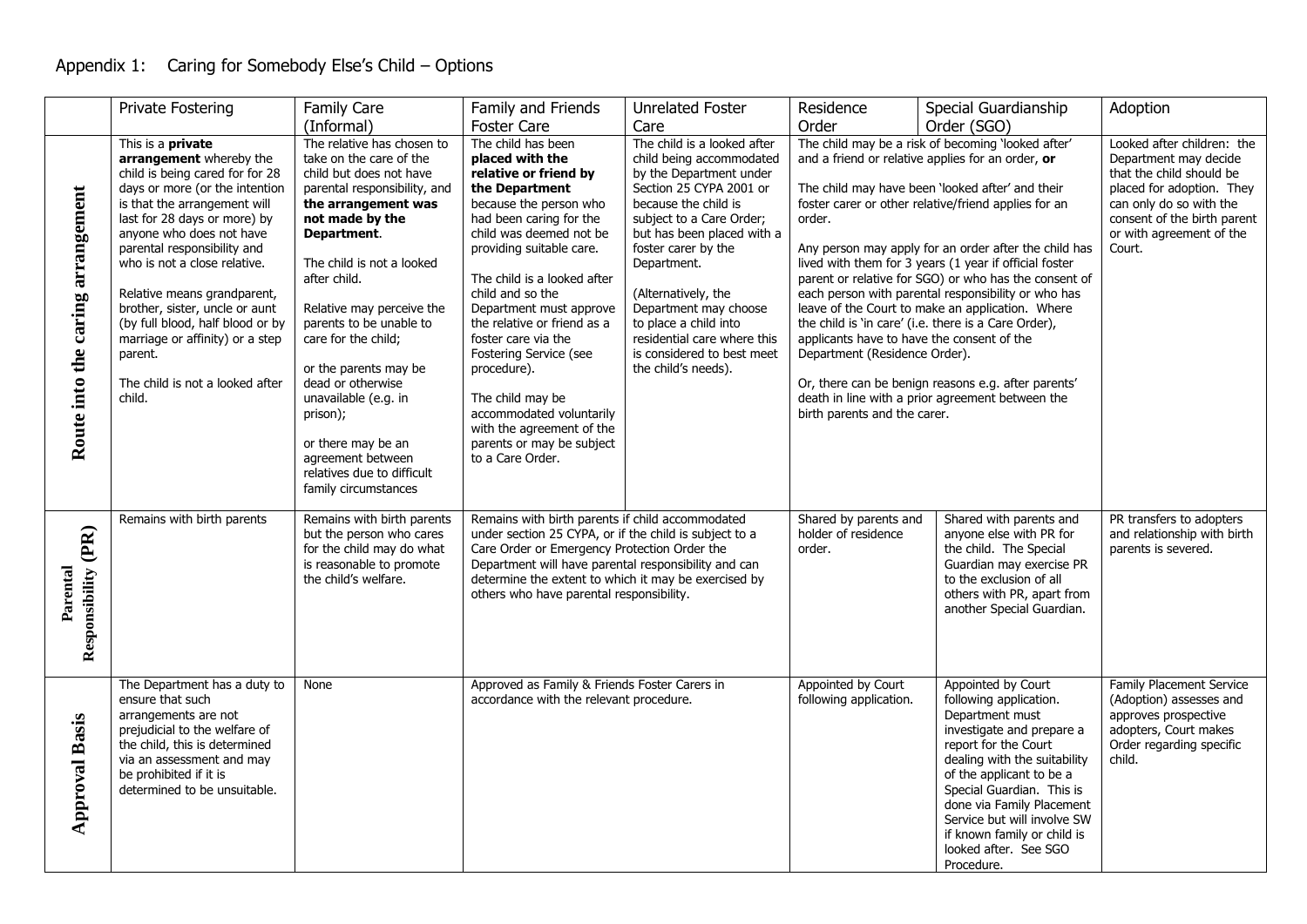| <b>Duration</b>          | Subject to discretion of<br>person with PR and<br>readiness of private foster<br>carer                                                                                                                                                                                                                   | Subject to discretion of<br>person with PR                                                                                                                                                                                                   | So long as placement remains in line with child's<br>Care Plan, as determined by the Department                                                                                                                                                            | Age 16 (unless<br>made after the<br>subject is 16 then<br>remains until age<br>18)                                                                                                                                                                 | Age 18 unless varied or<br>discharged by the Court<br>before the child reaches<br>18 year.                                                                                                                                                                                            | Permanent lifelong<br>relationship                                                                                                                                                                                  |
|--------------------------|----------------------------------------------------------------------------------------------------------------------------------------------------------------------------------------------------------------------------------------------------------------------------------------------------------|----------------------------------------------------------------------------------------------------------------------------------------------------------------------------------------------------------------------------------------------|------------------------------------------------------------------------------------------------------------------------------------------------------------------------------------------------------------------------------------------------------------|----------------------------------------------------------------------------------------------------------------------------------------------------------------------------------------------------------------------------------------------------|---------------------------------------------------------------------------------------------------------------------------------------------------------------------------------------------------------------------------------------------------------------------------------------|---------------------------------------------------------------------------------------------------------------------------------------------------------------------------------------------------------------------|
| Supervision<br>Placement | It is not a placement but<br>the Department has a<br>policy to make regular<br>visits (minimum 6 weekly<br>in first year, then 12<br>weekly thereafter) to<br>satisfy itself that the<br>welfare of children are<br>satisfactorily safeguarded<br>and promoted                                           | None.                                                                                                                                                                                                                                        | Statutory visits to child by social worker and<br>supervision of foster carers by supervising social<br>worker from Family Placement Service (Fostering)                                                                                                   | None                                                                                                                                                                                                                                               | None                                                                                                                                                                                                                                                                                  | When child is placed for<br>adoption by the<br>Department the<br>placement is supervised<br>and there are statutory<br>reviews. Once the<br>adoption order is made,<br>none.                                        |
| Review of<br>Placement   | It is not a placement but<br>the Department may do<br>formal reviews in addition<br>to ongoing welfare checks<br>if required.                                                                                                                                                                            | None.                                                                                                                                                                                                                                        | Statutory reviews of child's Care Plane (minimum<br>6 monthly) and annual reviews of Foster Carer<br>approval by the Family Placement Service<br>(Fostering)                                                                                               | None                                                                                                                                                                                                                                               | None                                                                                                                                                                                                                                                                                  | See above.                                                                                                                                                                                                          |
| <b>Support Services</b>  | Provision of advice and<br>support as determined<br>necessary by the<br>Department. The<br>Department/Early Help<br>Service may assess the<br>child as a child in need<br>with a Complex Needs or<br>Additional Needs Plan and<br>provide services/support<br>for child/family under<br>section 23 CYPA. | No entitlement but the<br>Department/Early Help<br>Service may assess the<br>child as a child in needs<br>with a Complex or<br><b>Additional Needs Plan</b><br>and provide<br>services/support for<br>child/family under<br>section 23 CYPA. | Support to meet child's needs including PEP.<br>Training and practical support to foster carers in<br>accordance with Fostering Service Minimum<br>Standards.<br>Young person may be entitled to leaving care<br>support service (see Leaving Care Policy) | No entitlement but<br>the<br>Department/Early<br>Help Service may<br>assess the child as a<br>child in needs with a<br>Complex or<br><b>Additional Needs</b><br>Plan and provide<br>services/support for<br>child/family under<br>section 23 CYPA. | If child was looked<br>after prior to making<br>the SGO, the<br>Department must<br>assess for need for<br>Special Guardianship<br>Support Services.<br>Department has<br>discretion whether to<br>provide support.<br>See also 'Residence<br>Order', child may be<br>'child in need'. | Adoption support needs<br>will be assessed at<br>matching which may be<br>provided by<br>Department directly or<br>via contracted services<br>e.g. Family Placement<br>Service (Adoption) or<br>Wraparound Service. |